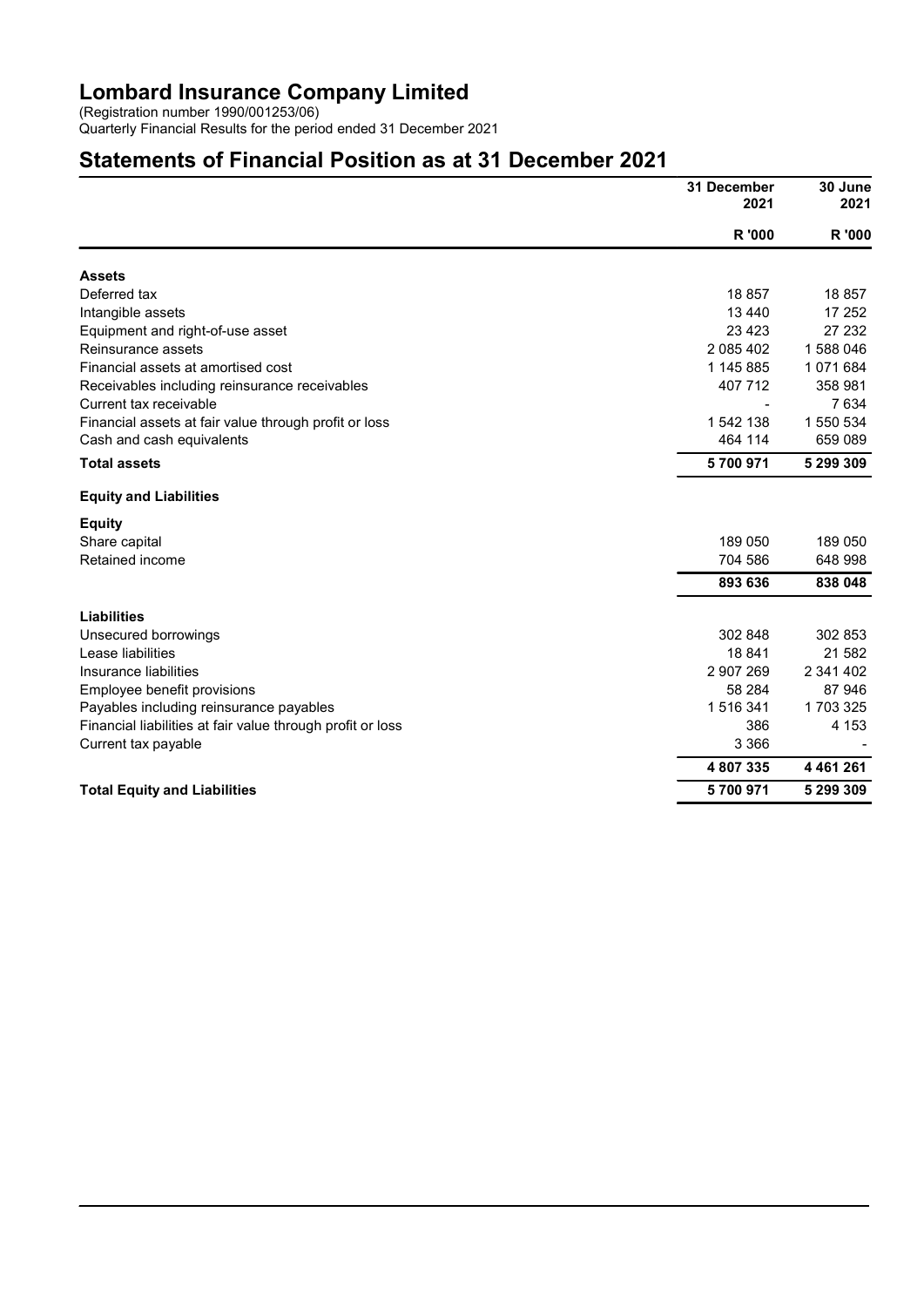### Lombard Insurance Company Limited

(Registration number 1990/001253/06) Quarterly Financial Results for the period ended 31 December 2021

## Statement of Profit or Loss and Other Comprehensive Income

|                                                                             | 6 months<br>ended<br>31 December<br>2021<br>R '000 | 12 months<br>ended<br>30 June<br>2021<br>R '000 |
|-----------------------------------------------------------------------------|----------------------------------------------------|-------------------------------------------------|
| Insurance premium revenue                                                   | 1 455 554                                          | 2 543 554                                       |
| Insurance premium revenue ceded to reinsurers                               | (908187)                                           | (1591858)                                       |
| Net insurance premium revenue                                               | 547 367                                            | 951 696                                         |
| Investment income                                                           | 35 168                                             | 57 858                                          |
| Interest income using the effective interest rate method                    | 28 968                                             | 59 4 63                                         |
| Reinsurance commission                                                      | 305 128                                            | 556 136                                         |
| Net realised gains on financial assets at fair value through profit or loss | 1 1 9 7                                            | 28 660                                          |
| Revenue from contracts with customers                                       | 10 257                                             | 14 8 59                                         |
| Other income                                                                | 2 2 3 9                                            | 1923                                            |
| <b>Total other income</b>                                                   | 382 957                                            | 718 899                                         |
| Insurance claims incurred                                                   | (901769)                                           | (364 390)                                       |
| Insurance claims recovered from reinsurers                                  | 724 816                                            | 69 788                                          |
| <b>Net Insurance claims</b>                                                 | (176953)                                           | (294602)                                        |
| Impairment of financial assets                                              | (4206)                                             | (17863)                                         |
| Expenses for marketing and administration                                   | (1580)                                             | (1660)                                          |
| Expenses for the acquisition of insurance contracts                         | (356683)                                           | (617205)                                        |
| Other operating expenses                                                    | (243947)                                           | (607135)                                        |
| <b>Expenses</b>                                                             | (606 416)                                          | (1243863)                                       |
| <b>Operating profit</b>                                                     | 146 955                                            | 132 130                                         |
| Finance costs                                                               | (12933)                                            | (25375)                                         |
| <b>Profit before taxation</b>                                               | 134 022                                            | 106 755                                         |
| Taxation                                                                    | (38434)                                            | (34669)                                         |
| Profit for the period                                                       | 95 588                                             | 72 086                                          |
| Other comprehensive income                                                  |                                                    |                                                 |
| Total comprehensive income for the period                                   | 95 588                                             | 72 086                                          |
|                                                                             |                                                    |                                                 |